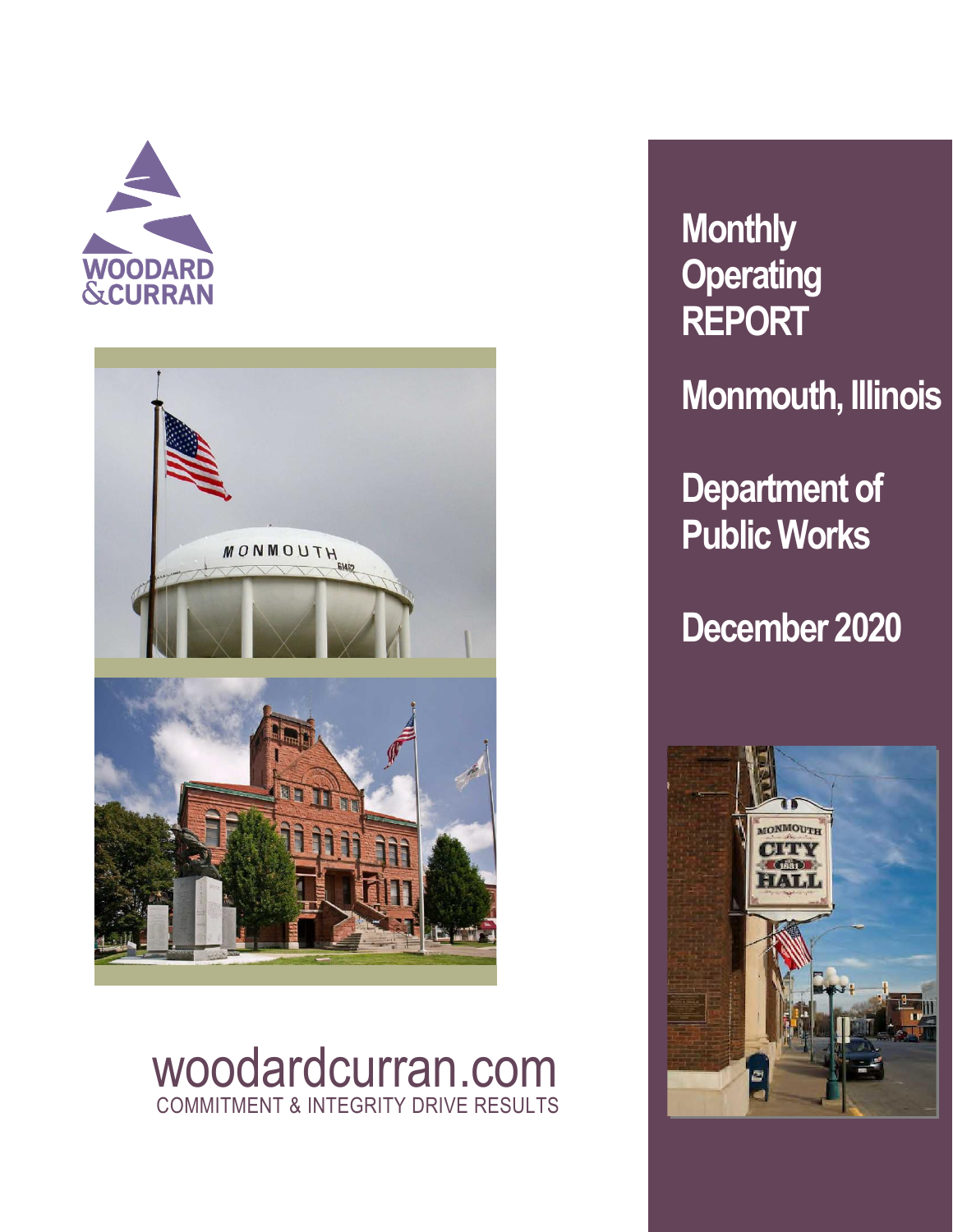

## **TABLE OF CONTENTS**

### **LIST OF TABLES**

#### **TARIF**

 $\overline{\phantom{a}}$ 

**SECTION** 

| ╷┌┙┙┕┕     |  |
|------------|--|
| Table 1-1: |  |
| Table 2-1: |  |
| Table 3-1: |  |
| Table 4-1: |  |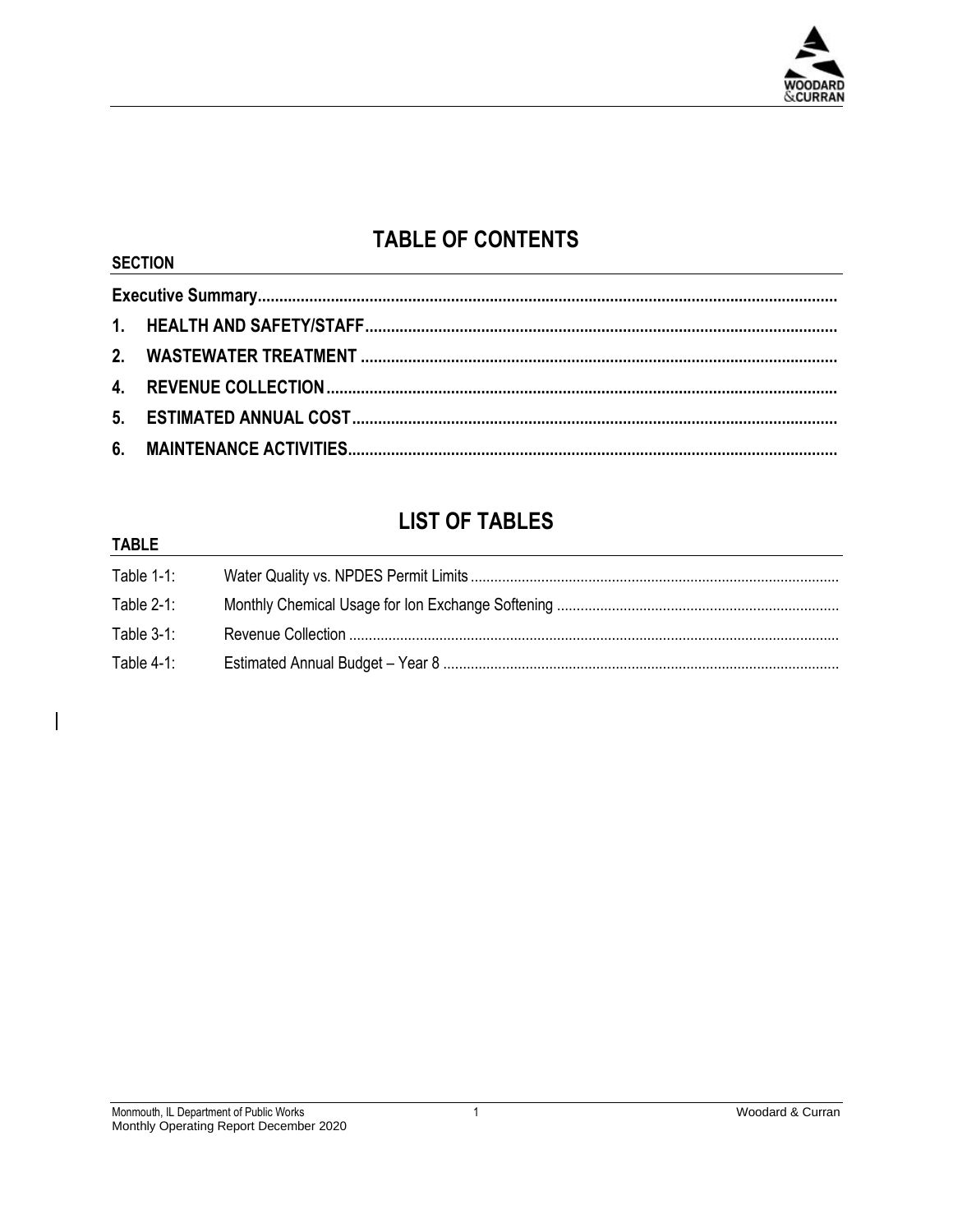

### **EXECUTIVE SUMMARY**

The December Public Works monthly report provides an overview of the month's activities and statistical data including safety training, wastewater treatment effluent quality, water production, billing and collection statistics for municipal services, maintenance activities, maintenance and repair costs vs. monthly thresholds, water treatment chemical costs, overall project cost and performance to annual budget.

The City was notified by the Illinois EPA that our Green Infrastructure Grant Opportunity application to reduce storm water runoff from the Monmouth Roseville School District parking lot located on South A and West 1<sup>st</sup> Avenue is under review. Indications are the City will receive this grant if the funds are not cut by the State. This project involves constructing several rain gardens within the parking lot to absorb the storm water runoff. MR District 238 fully supports the project which was helpful in the grant scoring. There should be a final determination on the grant by spring.

Notices were sent to all residential and commercial property owners along West Harlem Avenue explaining the upcoming road reconstruction project and included preliminary plan sheets to allow those owners to comment and ask questions about the project. Currently, construction is planned for calendar year 2022.

Please contact me at 309-734-4026 with any questions.

Regards, Andy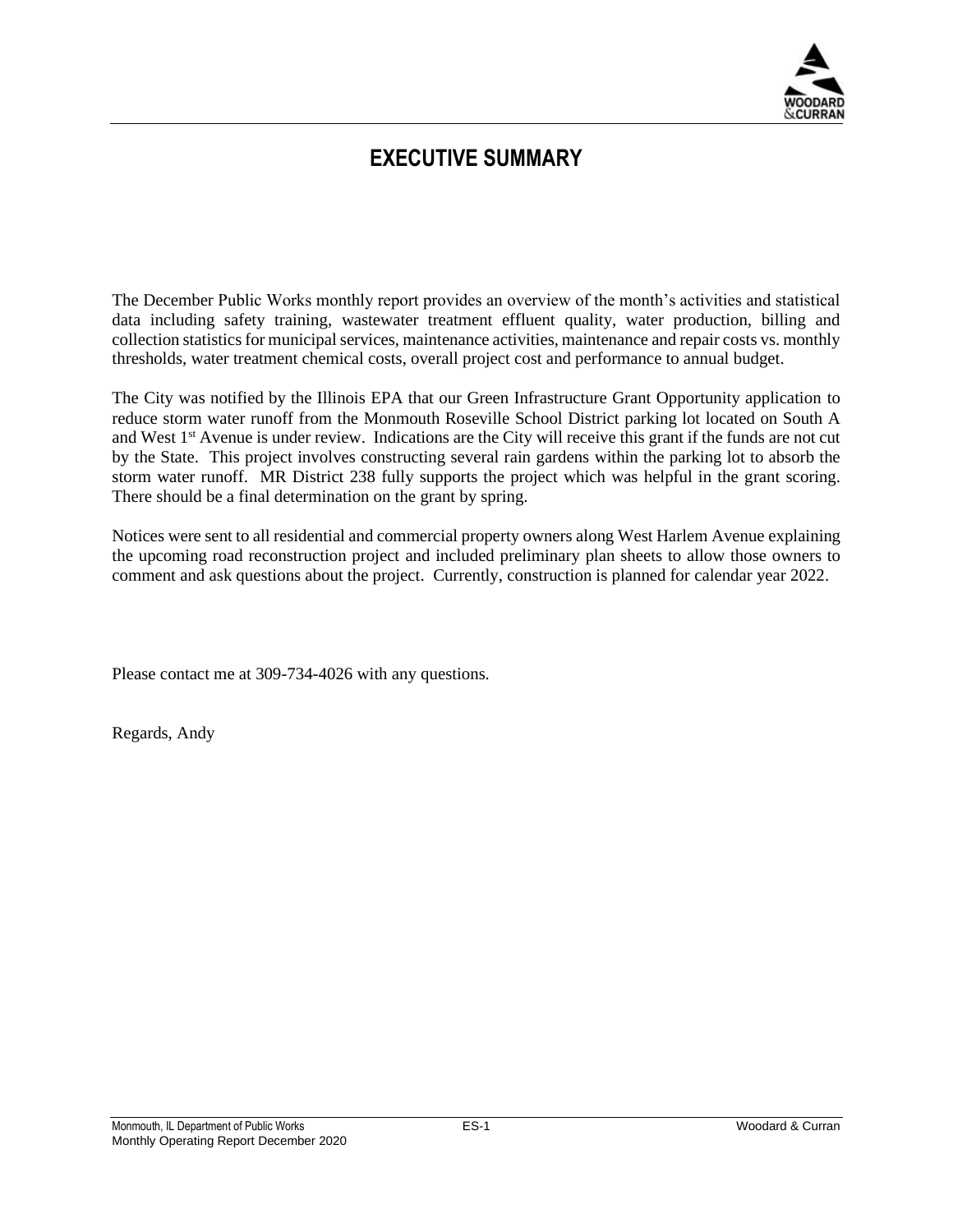<span id="page-3-1"></span>

#### **1. HEALTH AND SAFETY/STAFF**

<span id="page-3-0"></span>There were no safety incidents or near misses in December. With the COVID 19 pandemic affected everyone, our staff is updated regularly on any new policy change, preventative measures, and PPE. All staff members are practicing social distancing while at work to help prevent the spread of the virus.

#### <span id="page-3-2"></span>**2. WASTEWATER TREATMENT**

The Consolidated WWTP treated and discharged 115 million gallons of treated wastewater in the month of December. Plant operations were returned to normal with the completion of the aeration basin construction and process re-established at the North Pre-Treatment Plant. There were no combined sewer overflow events in December. The weather station at the plant reported 2.3" of rain and 3" of snow during the month. The Consolidated Plant continues to produce excellent effluent quality. The table below outlines the water quality vs. NPDES permit limits.

Table 2-1: Water Quality vs. NPDES Permit Limits

|                       | <b>Monthly Average</b> | <b>Permit Limit</b> |
|-----------------------|------------------------|---------------------|
| Flow (MGD)            | 3.7                    | 4.62                |
| Ammonia N mg/l        | 0.7                    | 1.5                 |
| CBOD5 mg/l            | $\overline{2}$         | 10                  |
| <b>Total Phos</b>     |                        |                     |
| Chlorides mg/l        | 407                    | 500                 |
| Suspended Solids mg/l | 12                     | 12                  |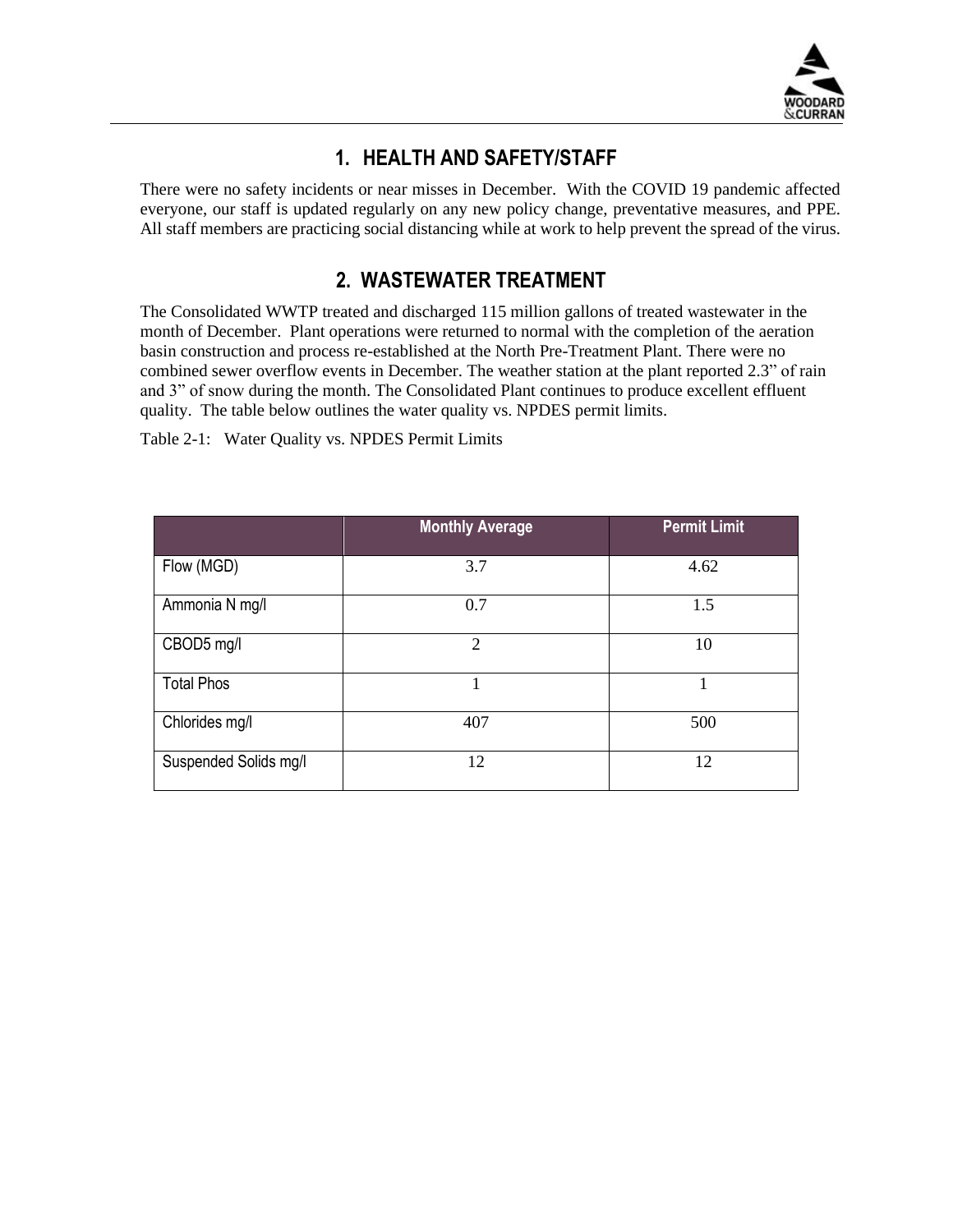

#### <span id="page-4-0"></span>**3. WATER TREATMENT**

The water treatment plants produced 86 million gallons of finished water in December. Finished water quality met all standards per the Clean Water Act for drinking water. The table below outlines the chemical usage for ion exchange softening for the month.

|                                | <b>Daily Average</b> | <b>Monthly Total</b> |
|--------------------------------|----------------------|----------------------|
| <b>Treated Water to System</b> | 2.9 <sub>MG</sub>    | 90 MG                |
| Poly Phosphate Usage-Ibs.      | 92 lbs.              | 2,861 lbs.           |
| Salt Usage – tons              | 4.2                  | 130 tons             |
| Chlorine Usage - lbs.          | 117                  | 3,642 lbs.           |

**Table 3-1: Monthly Chemical Usage for Ion Exchange Softening**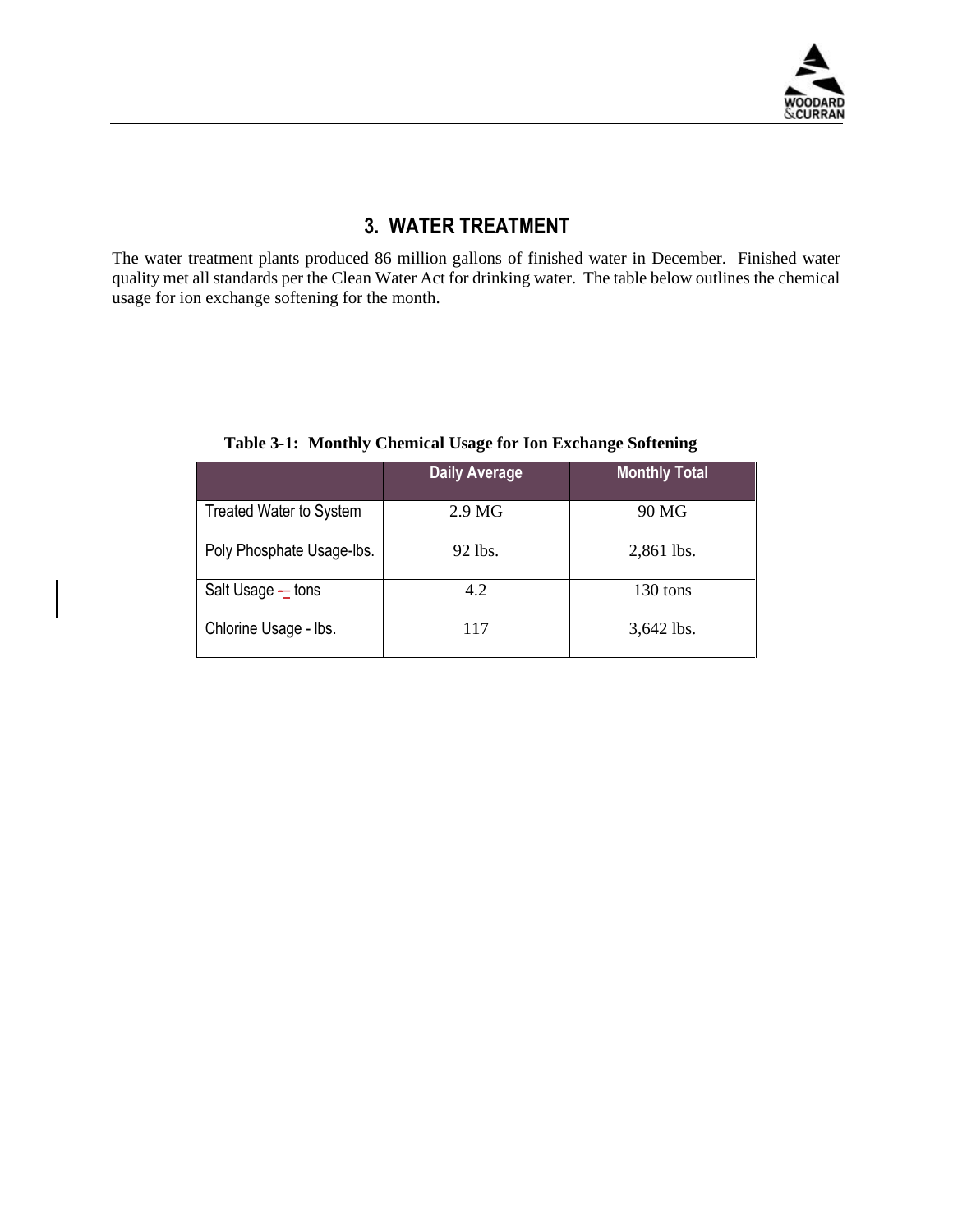

## **4. REVENUE COLLECTION**

#### **Table 4-1: FY to date**

<span id="page-5-1"></span><span id="page-5-0"></span>The table below outlines the revenue collected through the month of December from the Municipal Services billings.

|                      |                | PAYMENT TOTALS 2020-2021 FISCAL YEAR |                 |                |                |              |                   |                  |              |                |
|----------------------|----------------|--------------------------------------|-----------------|----------------|----------------|--------------|-------------------|------------------|--------------|----------------|
|                      |                |                                      |                 |                |                | YARD         |                   | <b>FARM</b>      |              |                |
| <b>MONTH</b>         | <b>WATER</b>   | <b>SEWER</b>                         | <b>LANDFILL</b> | <b>RECYCLE</b> | <b>GARBAGE</b> | <b>WASTE</b> | <b>FARM BONDS</b> | <b>SURCHARGE</b> | <b>OTHER</b> | <b>PENALTY</b> |
| MAY '20              | \$192,339.79   | \$164,450.37                         | \$19,145.81     | \$14,137.08    | \$32,390.82    | \$2,565.51   | \$34,065.81       | \$3,344.52       | \$0.00       | \$2,995.75     |
| <b>JUNE</b>          | \$227,656.76   | \$182,480.17                         | \$21,235.70     | \$16,229.82    | \$36,697.47    | \$2,842.25   | \$18,179.41       | \$788.19         | \$0.00       | \$2,336.75     |
| JULY                 | \$259,807.81   | \$190,069.93                         | \$21,769.26     | \$16,601.05    | \$39,346.43    | \$2,941.72   | \$83,722.41       | \$99.40          | \$0.00       | \$2,227.11     |
| <b>AUGUST</b>        | \$254,608.13   | \$182,786.28                         | \$21,297.50     | \$16,227.69    | \$38,256.05    | \$2,791.06   | \$83,722.41       | \$29.14          | \$0.00       | \$2,987.63     |
| <b>SEPTEMBER</b>     | \$248,363.59   | \$180,225.44                         | \$19,809.69     | \$15,058.63    | \$34,550.43    | \$2,562.10   | \$83,722.41       | \$29.93          | \$0.08       | \$2,388.75     |
| <b>OCTOBER</b>       | \$277,578.40   | \$205,042.70                         | \$21,433.69     | \$16,311.40    | \$37,675.16    | \$2,906.18   | \$83,722.41       | \$0.00           | \$20.53      | \$3,621.29     |
| <b>NOVEMBER</b>      | \$266,626.87   | \$198,512.90                         | \$20,551.12     | \$15,673.60    | \$35,922.59    | \$2,760.31   | \$83,722.41       | \$0.00           | \$1,800.00   | \$2,410.17     |
| <b>DECEMBER</b>      | \$244,871.68   | \$189,669.99                         | \$20,415.38     | \$15,634.19    | \$35,809.56    | \$2,645.04   | \$83,722.41       | \$277.84         | \$150.00     | \$2,958.60     |
| <b>JANUARY</b>       | \$0.00         | \$0.00                               | \$0.00          | \$0.00         | \$0.00         | \$0.00       | \$0.00            | \$0.00           | \$0.00       | \$0.00         |
| <b>FEBRUARY</b>      | \$0.00         | \$0.00                               | \$0.00          | \$0.00         | \$0.00         | \$0.00       | \$0.00            | \$0.00           | \$0.00       | \$0.00         |
| <b>MARCH</b>         | \$0.00         | \$0.00                               | \$0.00          | \$0.00         | \$0.00         | \$0.00       | \$0.00            | \$0.00           | \$0.00       | \$0.00         |
| APRIL '21            | \$0.00         | \$0.00                               | \$0.00          | \$0.00         | \$0.00         | \$0.00       | \$0.00            | \$0.00           | \$0.00       | \$0.00         |
| YEAR TO DATE         | \$1,971,853.03 | \$1,493,237.78                       | \$165,658.15    | \$125,873.46   | \$290,648.51   | \$22,014.17  | \$554,579.68      | \$4,569.02       | \$1,970.61   | \$21,926.05    |
|                      |                |                                      |                 |                |                |              |                   |                  |              |                |
| <b>TOTAL REVENUE</b> | \$4,652,330.46 |                                      |                 |                |                |              |                   |                  |              |                |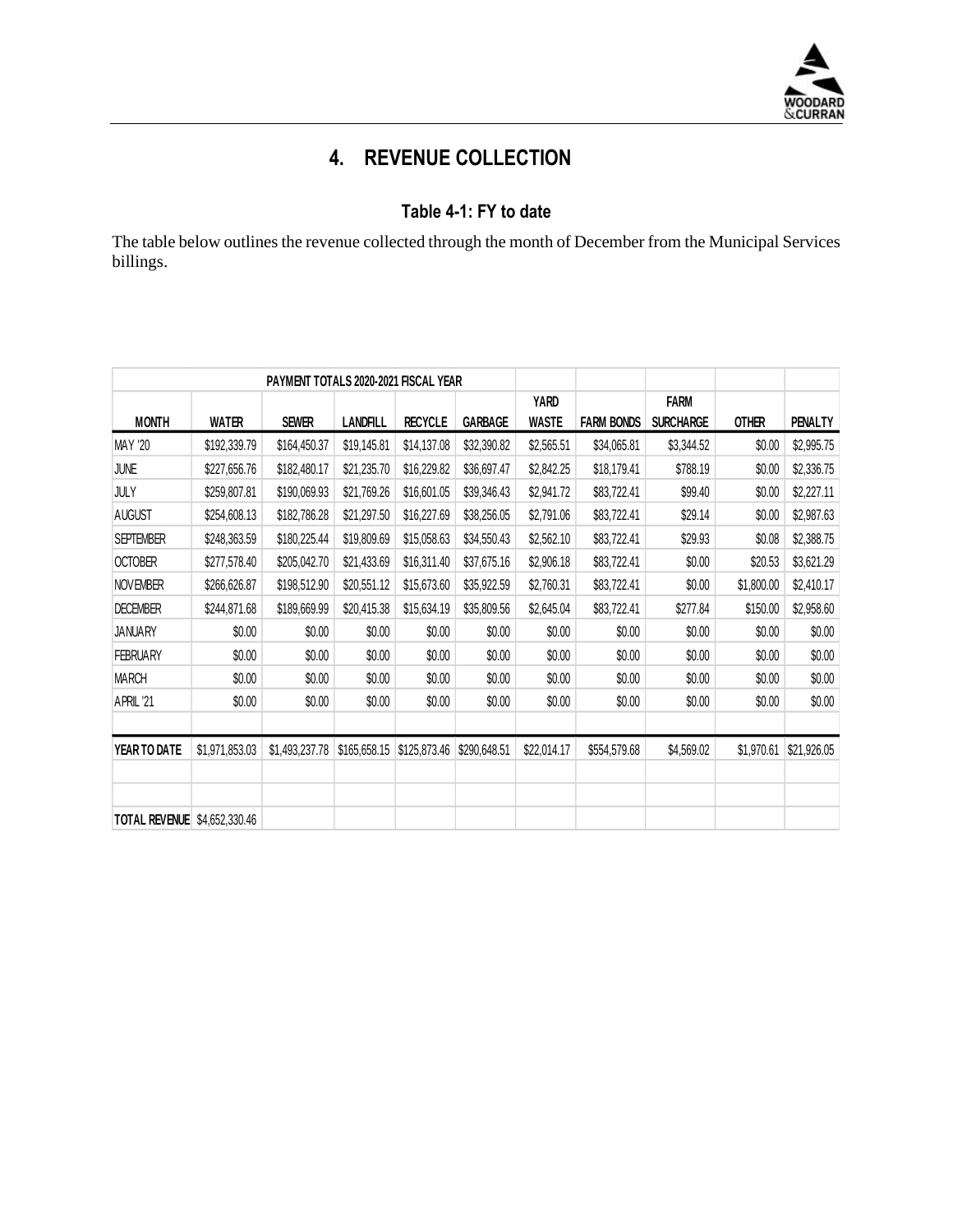

## **5. TOTAL ANNUAL COST**

**Table 5-1: Annual Budget – Year 8**

<span id="page-6-1"></span><span id="page-6-0"></span>

| <b>Budget Category</b>       | <b>Month</b><br><b>Budget</b> | <b>Month</b><br><b>Actual</b> | <b>YTD Budget</b> | <b>YTD</b> Actual | Annual<br><b>Budget</b> | over(under)  |
|------------------------------|-------------------------------|-------------------------------|-------------------|-------------------|-------------------------|--------------|
| Labor $(D.L. + FB)$          | \$139,913                     | \$123,072                     | \$950,183         | \$929,582         | \$1,455,092             | (\$20,601)   |
| <b>Utilities</b>             | \$3,756                       | \$2,889                       | \$25,505          | \$18,588          | \$39,058                | (56, 917)    |
| <b>Chemicals Costs</b>       | \$29,868                      | \$22,486                      | \$202,838         | \$202,840         | \$310,622               | \$2          |
| Maintenance\Repair           | \$35,117                      | \$43,578                      | \$238,490         | \$172,772         | \$365,219               | (565, 718)   |
| <b>Sludge Disposal Costs</b> | \$0                           | \$0                           | \$0               | \$813             | \$0                     | \$813        |
| Lab Supplies\Equip           | \$4,068                       | \$4,092                       | \$27,627          | \$29,864          | \$42,307                | \$2,237      |
| <b>Office Supplies</b>       | \$1,764                       | \$3,189                       | \$11,979          | \$13,167          | \$18,344                | \$1,188      |
| Miscellaneous Expenses       | \$4,678                       | \$3,618                       | \$31,767          | \$29,668          | \$48,648                | (52,099)     |
| <b>Other Operating Costs</b> | \$11,020                      | \$2,759                       | \$74,837          | \$125,452         | \$114,604               | \$50,615     |
| Overhead (G.A.)              | \$31,593                      | \$27,790                      | \$214,557         | \$209,906         | \$328,569               | (54, 652)    |
| Subtotal Year 8              | \$261,775                     | \$233,473                     | \$1,777,783       | \$1,732,651       | \$2,722,463             | (545, 132)   |
| Fixed Fee Year 8             | \$18,848                      | \$16,810                      | \$128,000         | \$124,751         | \$196,017               | ( \$3,250)   |
| <b>Total</b>                 | \$280,623                     | \$250,283                     | \$1,905,784       | \$1,857,402       | \$2,918,480             | $(\$48,382)$ |